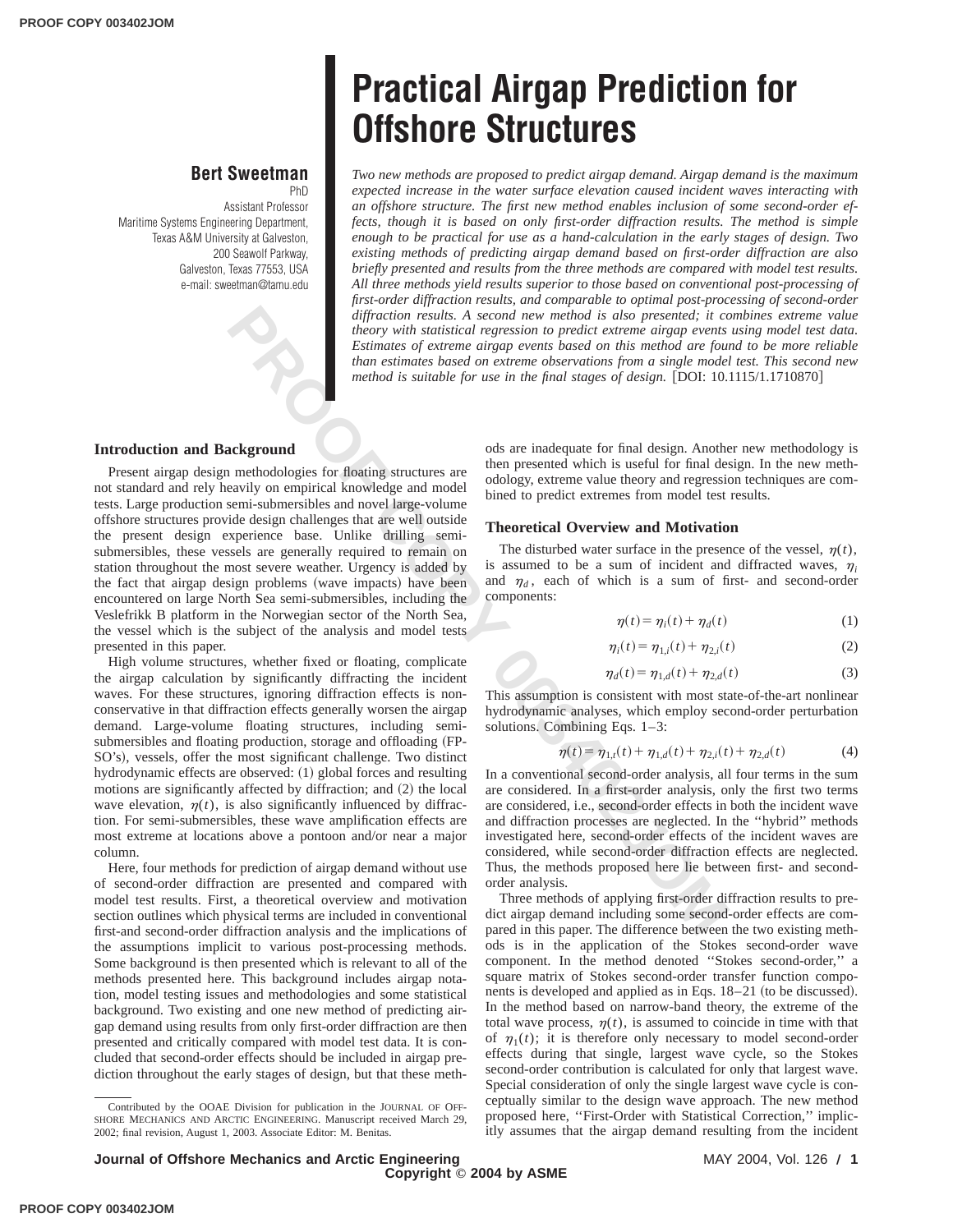

**Fig. 1 Airgap Variable Definitions**

statistical correction to approximate the nonlinear effects.

The advantage of any of these ''hybrid'' approaches is computational simplicity:  $\eta_{1,d}$  requires only (relatively straightforward) linear diffraction analysis, and  $\eta_{2,i}$ , is available analytically from second-order Stokes theory. The latter two methods are of sufficient computational simplicity to allow inclusion of second-order effects as a hand-calculation, while the first of the three methods requires solution of an eigenvalue problem.

wave is statistically similar to the incident wave und applies a particular statistical correction to approximate the molecular effects is computational simplicity  $\tau_{2,\sigma}$  requires ably (relatively starialtific wave)<br>ci Second-order diffraction analyses are available (e.g., [1]) but these second-order methods are difficult to apply and presently lack widespread use and verification in modeling the nonlinear diffracted wave surface. Standard airgap response prediction uses linear theory, which generally does not effectively reproduce measurements from model tests  $[2-6]$ . First-order diffraction is often selected over the more powerful second-order because of its relative simplicity, ease of use and robustness of the solution. While second-order diffraction effects are expected to better reflect observed data, these radiation/diffraction panel calculations have been found sometimes to overpredict airgap demand  $[4,7]$ .

Neglecting second-order diffraction substantially simplifies computations but is clearly expected to underestimate the spatial variability in diffraction effects; such an underestimation has previously been shown for this platform  $[2]$ . The results presented later in Fig. 5, however, show that optimal use of second-order diffraction results also underestimates this spatial variability. A goal here is to understand the numerical impact of this simplification through use of three different stochastic models.

# **Airgap Notation and Modeling Issues**

Figure 1 shows a schematic view of a semi-submersible platform, both before and after waves are applied. In the absence of waves, the still-water airgap distance is denoted  $a_0$ . In the presence of waves,  $\eta(t)$  denotes the wave surface elevation relative to a vertically fixed observer at a particular horizontal location along the moving structure. The corresponding vertical motion of the platform is denoted  $\delta(t)$ . If  $\eta = \delta$ , the airgap would remain equal to its still-water value,  $a_0$ . More generally, the airgap response *a*(*t*) will be reduced from *a*<sub>0</sub> by the difference,  $\eta(t) - \delta(t)$ :

$$
a(t) = a_0 - [\eta(t) - \delta(t)] \tag{5}
$$

Deck impact occurs if the airgap  $a(t)$  < 0. Among the various terms in Eq. 5, the vertical offset  $\delta(t)$  is perhaps the most straightforward to model. Linear diffraction results may often suffice to accurately model this offset. In contrast, the free-surface elevation,  $\eta(t)$ , generally shows nonlinear behavior—and hence represents a non-Gaussian process. Modeling attention is therefore focused here on  $\eta(t)$ . This separation of vessel motions from diffraction effects on the water surface is fairly standard in hydrodynamic post-processing, and is consistent with typical hydrodynamic diffraction analysis. This separation also makes these methods applicable to fixed offshore structures.

Direction of Incident Waves



**Fig. 2 Plan view of Veslefrikk platform and location of airgap probes**

# **Description of Model Test Data**

Test data used here for verification of the theoretical models come from a 1:45 length-scale model of Veslefrikk, which was tested in the wave tank at Marintek using various types of irregular waves  $[8]$ . Figure 2 shows a plan view of the platform, together with the nine locations for which the airgap responses have been measured as a function of time. Note that airgap probes with lower numbers are generally further up-stream, i.e., closer to the wave generator. All tests studied here apply long-crested waves traveling along the diagonal of the structure.

The platform rigid-body motions in heave, roll, and pitch denoted  $\xi_3$ ,  $\xi_4$ , and  $\xi_5$ —have also been recorded. Sign conventions must be consistent with the model test data; here,  $\xi_3$  is positive in the upward direction,  $\xi_4$  is positive rolling to port, and  $\xi_5$  is positive pitching bow-down. The measured motions permit estimation of the net vertical displacement,  $\delta(t)$ , at any location  $(x, y)$  of interest:

$$
\delta(t) = \xi_3(t) + y \cdot \sin(\xi_4(t)) - x \cdot \sin(\xi_5(t))
$$
 (6)

The time-history of the elevation of the water-surface relative to a fixed observer is inferred using Eq. 5 and the measured airgap,  $a(t)$ , and the estimate of  $\delta(t)$  as:

$$
\eta(t) = a_0 - a(t) + \delta(t) \tag{7}
$$

Table 1 summarizes the geometric properties of the platform as configured for the tests used here. Prior to the model test, waves are first generated in the model test basin in absence of the model. The incident wave,  $\eta_i(t)$ , is measured at location 7 (Fig. 2), where the platform is to be centered.

Following common practice, wave histories have been generated from a stationary random process model, applied over a fixed "sea-state" duration of  $T_{ss}$ =3 hours. Its spectral density function,  $S_n(f)$ , is described by the significant wave height  $H_s = 4\sigma_n$ , the peak spectral period,  $T_p$ , and the spectral peakedness factor  $\gamma$ associated with the JONSWAP spectrum  $(e.g., [9]$  from  $[10]$ ). Table 2 describes the  $H_s$ ,  $T_p$ , and  $\gamma$  values for each of the three test conditions. The peakedness factor,  $\gamma$ , is the ratio of the maximum spectral density to that of the corresponding Pierson-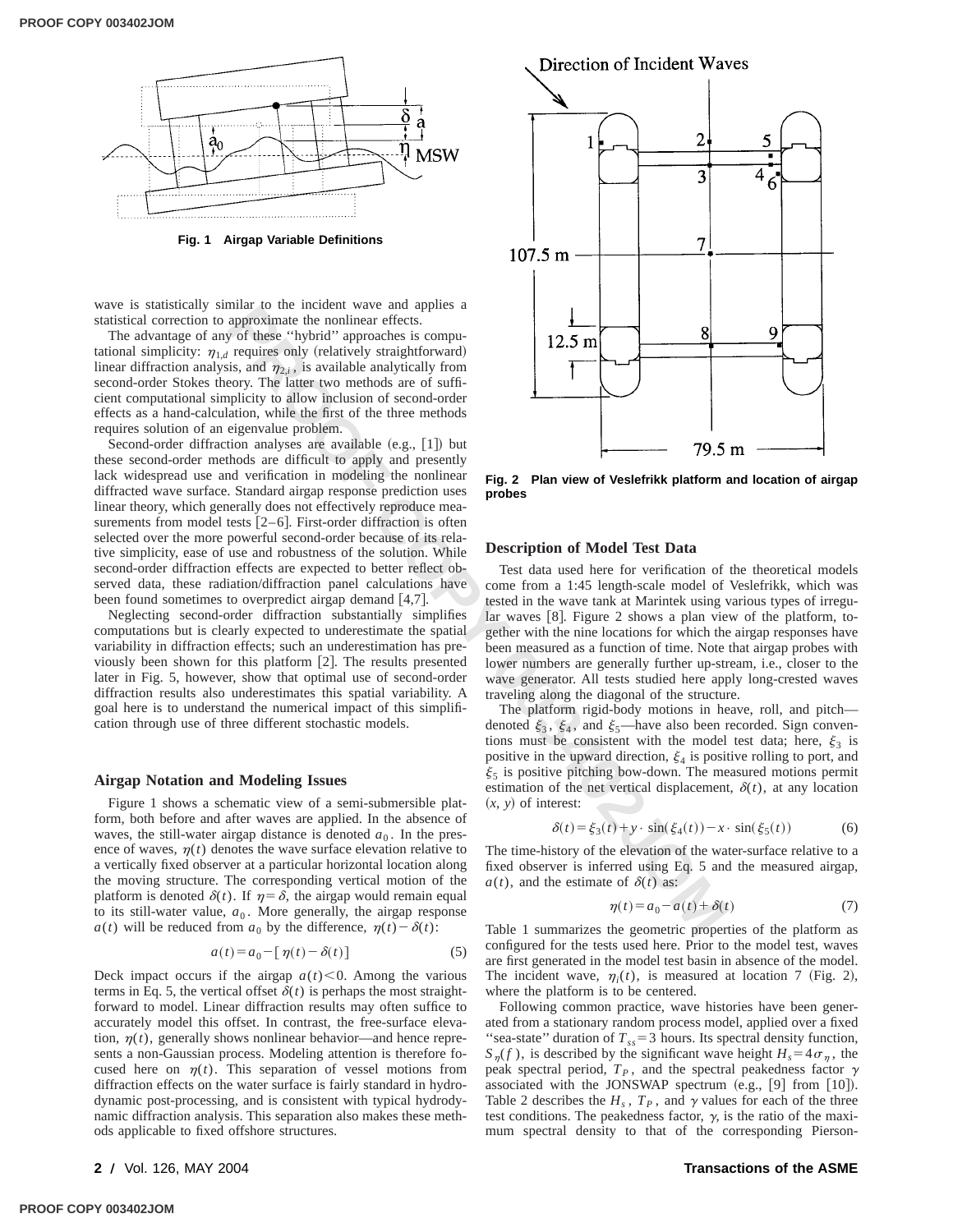**Table 1 Characteristics of Veslefrikk platform**

| <b>Platform Particulars</b>    |                    |  |  |  |
|--------------------------------|--------------------|--|--|--|
| Length Over All (LOA):         | $107.50 \text{ m}$ |  |  |  |
| Longitudinal Column Spacing:   | 68.00 m            |  |  |  |
| Transverse Column Spacing:     | $67.00 \text{ m}$  |  |  |  |
| Column Length w/o Sponson:     | $12.50 \text{ m}$  |  |  |  |
| Column Breadth:                | $12.50 \text{ m}$  |  |  |  |
| Pontoon Breadth:               | $14.25 \text{ m}$  |  |  |  |
| Pontoon Height:                | $9.50 \text{ m}$   |  |  |  |
| <b>Test Conditions</b>         |                    |  |  |  |
| Draft, D:                      | $23.00 \text{ m}$  |  |  |  |
| Displacement:                  | 40,692 tonnes      |  |  |  |
| Airgap to Still Water Level:   | $17.50 \text{ m}$  |  |  |  |
| Center of Gravity (from keel): | $24.13 \text{ m}$  |  |  |  |
| Pitch Radius of Gyration:      | 33.76 m            |  |  |  |
| Roll Radius of Gyration:       | 34.26 m            |  |  |  |
| Transverse Metacentric Height: | $2.36 \text{ m}$   |  |  |  |
| Water Depth:                   | 175.00 m           |  |  |  |

Moskowitz spectrum (e.g., [9]). The  $\gamma$  reported for the bimodal spectrum is an approximation of the peakedness parameter for an equivalent JONSWAP spectrum. An actual JONSWAP spectrum with the parameters indicated for this bimodal spectrum would not be realizable due to wave breaking.

# **Statistical Background: Prediction of Extremes**

Three of the four methods presented in this paper predict extreme values by first predicting the desired fractile of a Gaussian process (e.g., fractiles of the maximum response over a fixed duration) and then relying on the Hermite model to transform that fractile of the standard normal distribution to the equivalent fractile of a non-Gaussian response.

**Gaussian Extremes.** Extreme values of a random variable which is assumed to follow a standard-normal, or Gaussian, distribution can be predicted by assuming upcrossings of high levels of  $u(t)$  follow a Poisson process (e.g.,  $[11]$  from  $[12,13]$ ) so that:

$$
P[U_{\text{max}} \le u] = e^{-\nu_0 T e^{-u^2/2}}
$$
\n(8)

where  $\nu_0$  is the average up-crossing rate and *T* is the duration. The number of cycles, *N*, is given by  $N = \nu_0 \times T$ . Setting the probability *P* in Eq. 8 to *p*, the resulting fractile is given by:

$$
u_{\max,T,p} = \sqrt{2 \ln \left( \frac{N}{\ln \left( \frac{1}{p} \right)} \right)}
$$
(9)

Consistent with Type I extreme value theory  $(e.g., [14] \text{ and } [15]),$ the mean of  $u_{\text{max},T,p}$  is assumed to be well-approximated by its  $p=0.57$  fractile, so the expected value of the maximum of the Gaussian process can be estimated by:

$$
E[U_{\text{max}}] = \sqrt{2 \ln \left( \frac{N}{0.562} \right)}
$$
 (10)

It has been shown [16] that for problems such as those presented here, the result of Eq. 9, which is strictly based on the Poisson and Gumbel models, differs only slightly  $(e.g., 0.2%)$  from the classic Eq. 11 (e.g.,  $\lfloor 17 \rfloor$ ):

**Table 2 Seastate parameters for which model tests data is analyzed**

| $H_S$ [m] | $T_P$   s | $\gamma$ | Number of<br>3-hour tests | Spectral<br>Type |
|-----------|-----------|----------|---------------------------|------------------|
| 12.0      | 11.5      | 4.0      |                           | Bimodal          |
| 14.0      | 13.5      | 3.0      |                           | <b>JONSWAP</b>   |

 $E[ U_{\text{max}} ] \approx \sqrt{2 \ln N} + \frac{0.577}{\sqrt{2 \ln N}}$  $\sqrt{2 \ln N}$ (11)

The expected value of the first-order maximum wave elevation is then:

$$
E[\eta_{1,\text{max}}] = \sigma_{\eta_1} E[U_{\text{max}}] + m_{\eta_1}
$$
 (12)

The result of Eqs. 10 or 11 is an estimate of the expected value of the maximum of a normal distribution which can be used directly in the Hermite model to predict non-Gaussian extreme values.

**Non-Gaussian Extremes.** The Hermite model assumes the non-Gaussian process  $\eta(t)$  to be a cubic transformation of a standard Gaussian process *u*(*t*). Hermite transformation, *g*(*u*), can be conveniently written as a polynomial  $[18]$ :

$$
\eta = g(u) = m_{\eta} + \kappa \sigma_{\eta_1} [u + c_3(u^2 - 1) + c_4(u^3 - 3u)] \tag{13}
$$

For statistically ''softening'' processes, i.e., those with coefficient of kurtosis greater than 3 ( $\alpha_4$ >3), the variance of  $\eta$  is preserved by setting

$$
\kappa = [1 + 2c_3^2 + 6c_4^2]^{-1/2} \tag{14}
$$

in which the coefficients  $c_3$  and  $c_4$  control the shape of the distribution, i.e., preserve the desired skewness  $(\alpha_3)$  and kurtosis  $(\alpha_4)$ . For processes that have relatively mild deviations from Gaussian behavior:

$$
c_3 = \frac{\alpha_3}{4 + 2\sqrt{1 + 1.5(\alpha_4 - 3)}} \approx \frac{\alpha_3}{6}
$$
 (15)

$$
c_4 \approx \frac{\alpha_4 - 3}{24} \tag{16}
$$

Assuming the same transformation *g* in Eq. 13 applies at every point in time, including those points which are the maxima:

$$
E[\eta_{max}] = g(E[U_{max}])
$$
\n(17)

in which  $E[U_{\text{max}}]$  can be conveniently estimated using Eq. 10.

# **Prediction of Extremes From First-Order Diffraction Analysis**

**For statically "software"**<br> **For statically "software"** process, i.e.<br> **For statically "softening"** process, i.e.<br> **For statically "software"** for the bimodal by setting<br>  $\kappa = [1 + 2c_3^2 + 6c_4^2]^{-1}$ <br>
and in ONSWAP spect Two methods proposed by Sweetman and Winterstein [3] include nonlinear, non-Gaussian effects as part of post-processing linear diffraction results. These methods are briefly discussed here for comparison with a newly proposed method. In  $[3]$ , the incident waves were considered a principal source of non-Gaussian effects; these effects were estimated by applying complete Stokes secondorder transfer functions to the results of first-order diffraction analysis. The method is relatively rigorous from a physical standpoint: those terms being neglected from a complete second-order analysis are clearly identified. Unfortunately, the method is somewhat computationally intensive: it requires generation of a square matrix of second-order transfer functions which are combined with the transfer functions from first-order diffraction and the target seastate. An eigenvalue problem is then solved to determine the non-Gaussian statistical properties of the response.

> A less computationally intensive approach based on narrowband theory was also proposed in the same work  $[3]$ . This method assumes the maximum event as predicted from first-order theory coincides with that in second-order theory. Accordingly, a Stokes second-order correction is calculated at a single frequency and is applied to only the single maximum event predicted by first-order theory. The resulting method is computationally simple, but is an overly simplistic representation of the physical phenomenon. Also, use of the narrow-band assumption, which implies a worstcase phase locking, often overpredicts the observed maxima of the airgap demand.

**Journal of Offshore Mechanics and Arctic Engineering MAY 2004, Vol. 126 / 3**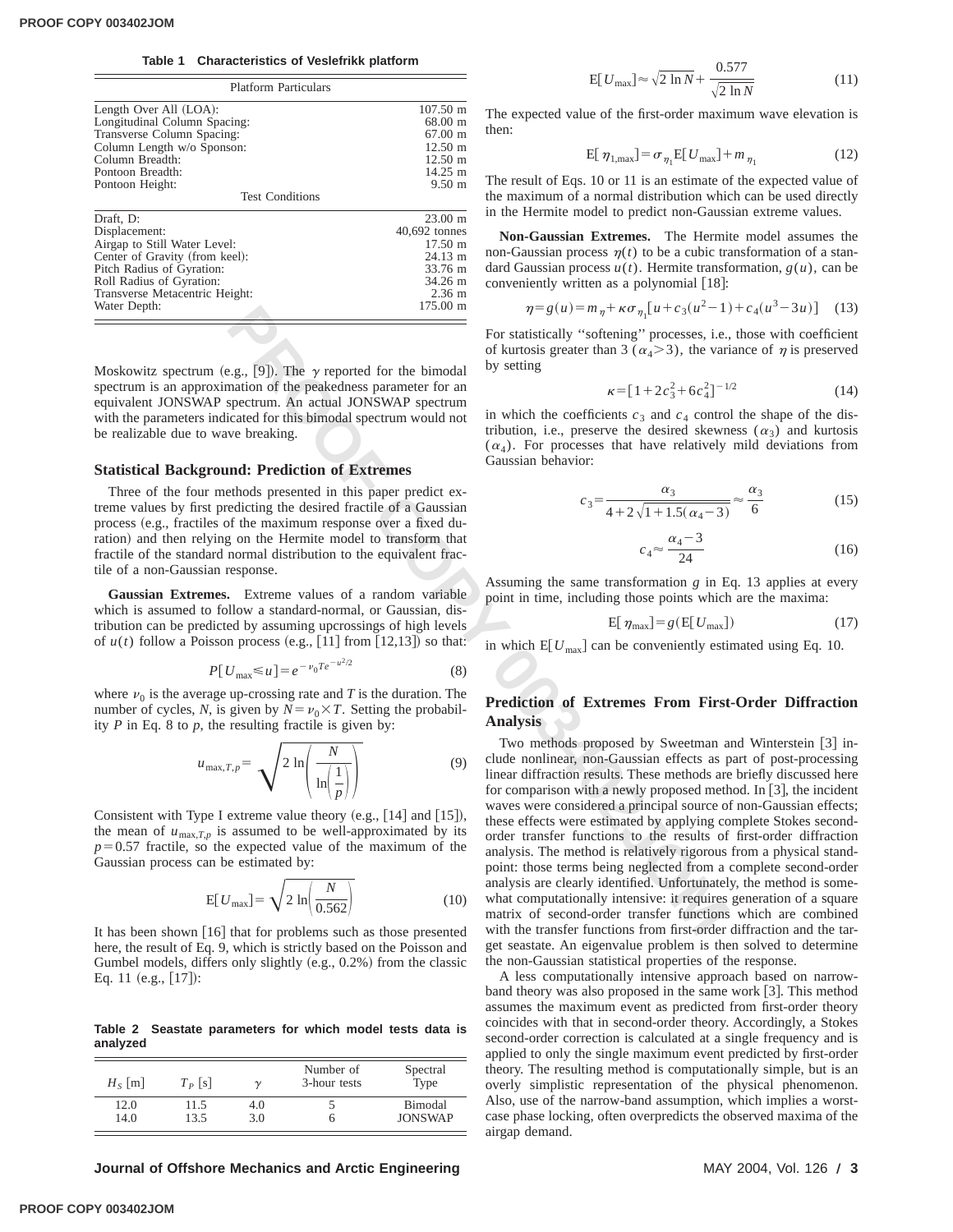A new method is proposed here in which a purely statistical correction based on the non-Gaussianity inherent to the incident waves is applied to the maximum airgap response process. The method is similar to that based on the Stokes second-order correction in that the incident waves are assumed to be a principle source of non-Gaussianity, but here the non-Gaussian effects are captured directly as statistical quantities, rather than physically through Stokes second-order transfer functions. The resulting method is computationally simple, yet does not rely on the narrow-band assumption.

**Stokes Second-Order Correction.** In this method postprocessing first-order diffraction results, the only non-linear effects considered are those associated with the incident waves. This method is relatively rigorous from a physical standpoint in that the terms being neglected from a complete second-order analysis are clearly identified: in Eq. 4, all terms are included except  $\eta_{2,d}$ , which is assumed equal to zero. This method was previously proposed by Sweetman and Winterstein [3].

In modelling nonlinear systems, it is common to employ Volterra series that enable estimation of a response quantity as a sum of first- and second-order transfer functions. For floating structures, these transfer functions are generally obtained from secondorder hydrodynamic diffraction software packages such as WA-MIT [1]. Here, Volterra series are used to calculate the freesurface elevation of the sea,  $\eta$ .

$$
\eta(t) = \eta_1(t) + \eta_2(t) = \eta_1(t) + \eta_2(t) + \eta_2(t) \tag{18}
$$

where  $\eta_{2+}(t)$  and  $\eta_{2-}(t)$  are the second-order sum and difference frequency contributions to the response. Each of these quantities can be written in terms of first- and second-order transfer functions:

$$
\eta_1(t) = \text{Re} \sum_{k=1}^{n} A_k H_k^{(1)} e^{i\omega_k t}
$$
 (19)

$$
\eta_{2+}(t) = \text{Re}\sum_{k=1}^{n} \sum_{l=1}^{n} A_{k} A_{l} H_{kl}^{(2+)} e^{i(\omega_{k} + \omega_{l})t}
$$
(20)

$$
\eta_{2-}(t) = \text{Re} \sum_{k=1}^{n} \sum_{l=1}^{n} A_{k} A_{l}^{*} H_{kl}^{(2-)} e^{i(\omega_{k} - \omega_{l})t}
$$
(21)

in which  $H_k^{(1)}$  denotes the first-order transfer function, and  $H_{kl}^{(2+)}$ and  $H_{kl}^{(2-)}$  are the second-order sum- and difference-frequency transfer functions and  $A_k$  and  $A_l$  are the complex Fourier coefficients of the incident wave process.

In a conventional second-order hydrodynamic analysis,  $H_k^{(1)}$ ,  $H_{kl}^{(2+)}$  and  $H_{kl}^{(2-)}$  are all calculated by a diffraction program (e.g., WAMIT [1]). Here in Eq. 18,  $\eta_1(t)$  is still to be separated into its incident and diffracted parts,  $\eta_{1,i}(t)$  and  $\eta_{1,d}(t)$ , as in Eq. 4, with  $H_k^{(1)}$  resulting from diffraction analysis. However, here  $\eta_{2+}(t)$ and  $\eta_{2-}(t)$  are calculated analytically from Stokes theory and  $\eta_{2,d}$  is neglected.

The expected three-hour maxima are ultimately predicted from the target seastate and these transfer functions using coefficients of skewness and kurtosis in a four-moment Hermite model. These statistical moments are calculated without realizing a time-history using methods originated by Kac & Seigert  $[19]$  and later expanded by Næsss  $[20,21]$ . The statistical moments are ultimately obtained by solving an eigenvalue problem. Problems such as these, which involve both sum and difference frequencies, lead to eigenvalue problems of size  $2n$ , twice the number of frequency components of  $\eta_1(t)$ . Implementation of the theory is described in  $[22]$ , with extensions to airgap analysis from  $[6]$ , and is further discussed in [3]. Results presented here use an optimization routine to minimize error in matching skewness and kurtosis values in the Hermite model  $(e.g., [22])$ .

**Narrow-Band Model.** In this method post-processing firstorder diffraction results, the extreme of the total wave process,  $\eta(t)$ , is assumed to coincide in time with that of  $\eta_1(t)$ , so it is only necessary to model second-order effects during that single, largest wave cycle (Sweetman and Winterstein  $[3]$ ). Performing load calculations for only the single most extreme event is the concept underlying the design wave approach. Longuet-Higgens [23] theoretically showed the peaks of a narrow-band Gaussian wave time-history follow a Rayleigh distribution. Other developments regarding application of narrow-band theory to ocean waves have been undertaken by Tayfun  $[24–27]$ . Applying a standard narrow-band model to the Gaussian process  $\eta_1(t)$ ,

$$
\eta_1(t) = a_{\eta}(t)\cos[\omega t + \theta_1(t)] \tag{22}
$$

in terms of the slowly varying amplitude  $a(t)$  and phase  $\theta_1(t)$ . (The instantaneous frequency  $\omega$  may also be considered to be slowly varying.) The resulting second-order correction is:

$$
\eta_2(t) = a_\eta^2(t)H^{(2+)}(\omega,\omega)\cos(2[\omega t + \theta_2(t)]) \tag{23}
$$

**If**  $\alpha_1$  all terms are motiod except  $\eta_2$ ,  $\alpha_3$  is the must be a considerably produced that the and Winterstein [3],  $\eta_1(t) = \frac{1}{2}$  and Winterstein [3]  $\eta_2(t) = \frac{1}{2}$  and Winterstein [3]  $\eta_1(t) = \frac{1}{2}$  and Wi in which  $H^{(2+)}$  is the second-order sum frequency transfer function. The difference frequency transfer function,  $H^{(2-)}$ , for a sinusoidal input gives only a constant offset, which does not contribute to oscillations about the mean wave surface. Note that the narrow-band model effectively phase-locks the first- and secondorder components, i.e.,  $\theta_1(t) = \theta_2(t)$ . In the largest wave cycle each process is assumed to attain a peak value at the same time (when both cosine terms are unity). At this time  $a_{\eta}(t) = \eta_{1,\text{max}}$ , so that the mean extreme of the total wave  $\eta = \eta_1 + \eta_2$  is estimated as:

$$
\mathbf{E}[\boldsymbol{\eta}_{\text{max}}] = \mathbf{E}[\boldsymbol{\eta}_{1,\text{max}}] + \mathbf{E}[\boldsymbol{\eta}_{1,\text{max}}^2]H^{(2+)}(\boldsymbol{\omega},\boldsymbol{\omega}) \tag{24}
$$

The wave frequency,  $\omega$ , should be "characteristic" of the seastate. The characteristic wave frequency,  $\omega_c$ , is estimated here as  $\omega_c = 2\pi/(0.92T_P)$ , although results are expected to be relatively insensitive to this precise definition. Second-order Stokes theory in infinite water depth yields the expression  $H^{(2+)} = k/2$ . The wave number is defined by  $k = \omega^2/g$ , in which *g* is the acceleration due to gravity. Thus, the maximum expected airgap demand can be estimated by:

$$
E[\eta_{\text{max}}] \approx E[\eta_{1,\text{max}}] + E[\eta_{1,\text{max}}^2] \frac{k}{2}
$$
 (25)

*E*[ $\eta_{1,\text{max}}$ ] is the that predicted by a conventional first-order hydrodynamic analysis with conventional first-order post-processing. The expected value of the square of  $\eta_{1,\text{max}}$  is estimated by combining Eq. 10 with Type 1 extreme value theory  $(e.g., [17])$  $\sigma_{\eta_{1,\text{max}}}^2 = (\pi^2/6)(\sigma_{\eta_1}^2/(2 \ln N))$  resulting in:

$$
E[\eta_{1,\max}^2] = E[\eta_{1,\max}]^2 + \sigma_{\eta_1,\max}^2 \approx \sigma_{\eta_1}^2 \left[2\ln\left(\frac{N}{0.562}\right) + \frac{\pi^2}{6} \frac{1}{2\ln N}\right]
$$
(26)

Thus, the narrow-band approximation and Stokes second-order wave theory yield Eq. 25, which can be used to predict the total airgap demand based on only  $\eta_1(t)$  and its standard deviation,  $\sigma_{\eta_1}$ . These quantities can be readily predicted using only firstorder theory.

**Statistical Correction of First-Order Maxima.** This new method of predicting a three-hour maximum airgap demand based on results from first-order theory does not rely on a narrow-band approximation, but, again, approximates a second-order contribution using Stokes second-order theory. Here, the Hermite model, Eq. 13, is used with the coefficients of skewness and kurtosis based on just the incident waves to make a non-Gaussian estimate of the extreme value.

The first four moments of  $\eta_i(t)$  are to be estimated using Stokes theory. Note that the coefficients of skewness and kurtosis, and therefore subsequent estimates of  $c_3$ ,  $c_4$  and  $\kappa$  are based on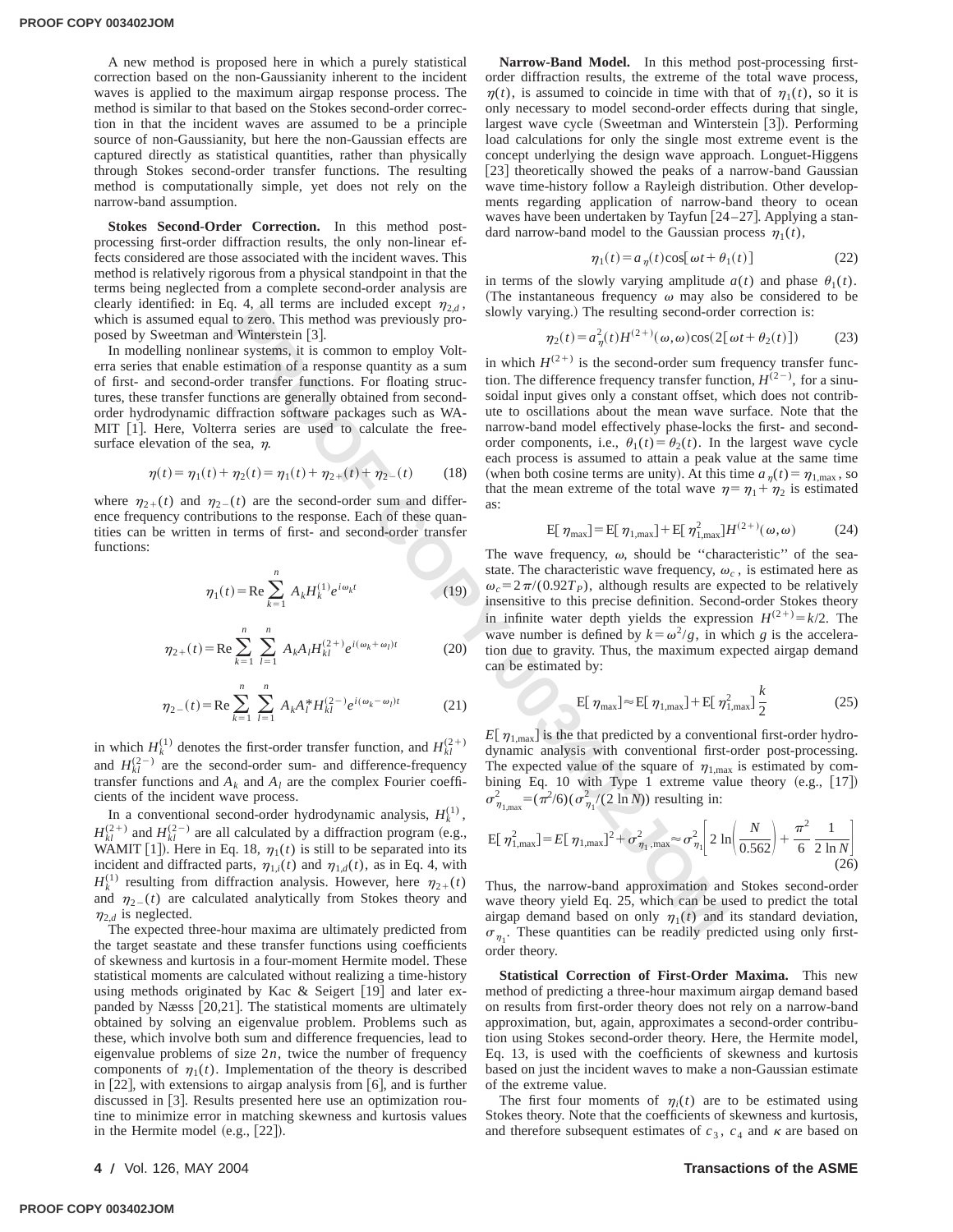

**Fig. 3 Measurement data compared with predictions of maximum airgap demand based on various corrections to first-order analysis**

the incident wave only, and are merely assumed representative of the entire response process, including any diffraction effects. It is useful to associate  $T_p$  with a corresponding wave length of  $L_p$ , and steepness,  $S_p$ :

$$
L_p = \frac{g}{2\pi} T_p^2 \tag{27}
$$

$$
S_p = H_s / L_p \tag{28}
$$

The corresponding moments are then estimated as  $[28]$ :

$$
\sigma_{\eta} = H_s/4 \tag{29}
$$

$$
\alpha_3 = 5.45 \gamma^{-0.084} S_p \tag{30}
$$

$$
\alpha_4 = 3 + 1.41 \alpha_3^2 \gamma^{0.02} \tag{31}
$$

With these moments, the Hermite model is applied as Eqs. 13–14 to produce the non-Gaussian estimate of the mean maximum value.

**Worked Example.** The simplicity of application of the new method is demonstrated with a worked example. The meanmaximum non-Gaussian response is calculated for one location on the Veslefrikk semi-submersible for a sea-state with a significant wave height,  $H_s$ , of 14 m, peak period,  $T_p$ , of 13.5 s, and peakedness parameter,  $\gamma$ , of 3.

For this location, conventional post-processing of first-order diffraction yields an expected value of the maximum airgap demand, E[ $\eta_{1,\text{max}}$ ], of 15.27 m and a standard deviation of that airgap demand,  $\sigma_{\eta,1}$ , of 3.924 m. Equations 27 and 28 are applied to find wave length and steepness representative of the sea spectrum.

# $L_p$ =284.26 m  $S = 0.04925$

$$
S_p = 0.04925
$$

The coefficients of skewness and kurtosis,  $\alpha_3$  and  $\alpha_4$ , of the response process (airgap demand) are estimated from Stokes theory using Eqs. 30 and 31.

$$
\alpha_3 = 0.2448
$$

$$
\alpha_4 = 3.0863
$$

The Hermite coefficients  $c_3$  and  $c_4$  and scaling factor  $\kappa$  are found from Eqs. 14 through 16.

$$
c_3 = 0.0408
$$

$$
c_4 = 0.003596
$$

$$
\kappa = 0.9983
$$

**F<sub>s</sub>** = 12: **m**,  $T_p$  = 11: **5** sec.<br> **Fs** = 14 **m**,  $T_p$  = 13: **5** sexuement data compared with predictions of maximum airgap demand based on various<br>
analysis<br>
any and are merely assumed representative of The Hermite p Gaussian estimate of the mean-maximum,  $E[$   $\eta_{1,max}]$ , to estimate the equivalent non-Gaussian extreme fractile,  $E[ \eta_{max} ]$ . Here, the mean of the first-order prediction of the airgap demand,  $m_{n,1}$ , is equal to zero. The standard deviation of the first-order process,  $\sigma_u$ , equals  $\sigma_{\eta,1}$ . To predict the non-Gaussian mean-maximum, the standard-normal variable *u* is based on the mean-maximum of first-order prediction of the response,  $E[\eta_{max,1}]$ , i.e., *u*  $=$  (E[  $\eta_{1,\text{max}}$ ]- $m_{\eta}/\sigma_{\eta,1}$ ,

The Hermite polynomial can then be applied to transform the

$$
\sigma_u = 3.924 \text{ m}
$$

$$
u = 3.8914
$$

from which Eq. 13 yields E[ $\eta_{\text{max}}$ ] =  $\eta$ =18.17 m, which is the result shown on Fig. 3. The first-order prediction of the meanmaximum is shown on the figure as ''First-Order Only,'' and the final non-Gaussian result is shown as ''First-Order with Statistical Correction.''

# **Results**

Results from each of the three methods discussed are also presented in Fig. 3. The horizontal scales on the figures indicate airgap probe location as shown in Fig. 2. All results are compared with measured data ("Measured"). Recall that all of these predictions are based on the same first-order diffraction analysis, and only the post-processing is being compared.

The solid line indicates the mean maximum of the measured data, which is calculated simply as the mean of the *n* maxima observed in each of the *n* realizations of each target sea-state. As shown in Table 2, the number of sea-states, *n*, is 5 for the 12-m sea-state and 6 for the 14-m seastate. Error bars are calculated as the standard deviation of the *n* observations divided by  $\sqrt{n}$ .

The results denoted ''First-Order Only'' are those resulting from a first-order hydrodynamic analysis and conventional firstorder post-processing. These first-order results underpredict nearly all of the measured data and all of the post-processing methods presented here.

The ''Stokes Second-Order Correction'' results can be observed to pass through roughly the middle of the measured data, but significantly underpredict at near-column locations  $(1, 4, 5, 6, \text{ and})$ 9). Recall that this method includes the second-order effects in the incident waves, but not in the diffraction process or resulting diffracted waves. It is not surprising that this method underpredicts at those locations where diffraction effects are expected to be most extreme.

The remaining two sets of predictions, ''Narrow-Band Model,'' and ''Statistical Correction of First-Order Maxima'' show greater

# **Journal of Offshore Mechanics and Arctic Engineering MAY 2004, Vol. 126 / 5**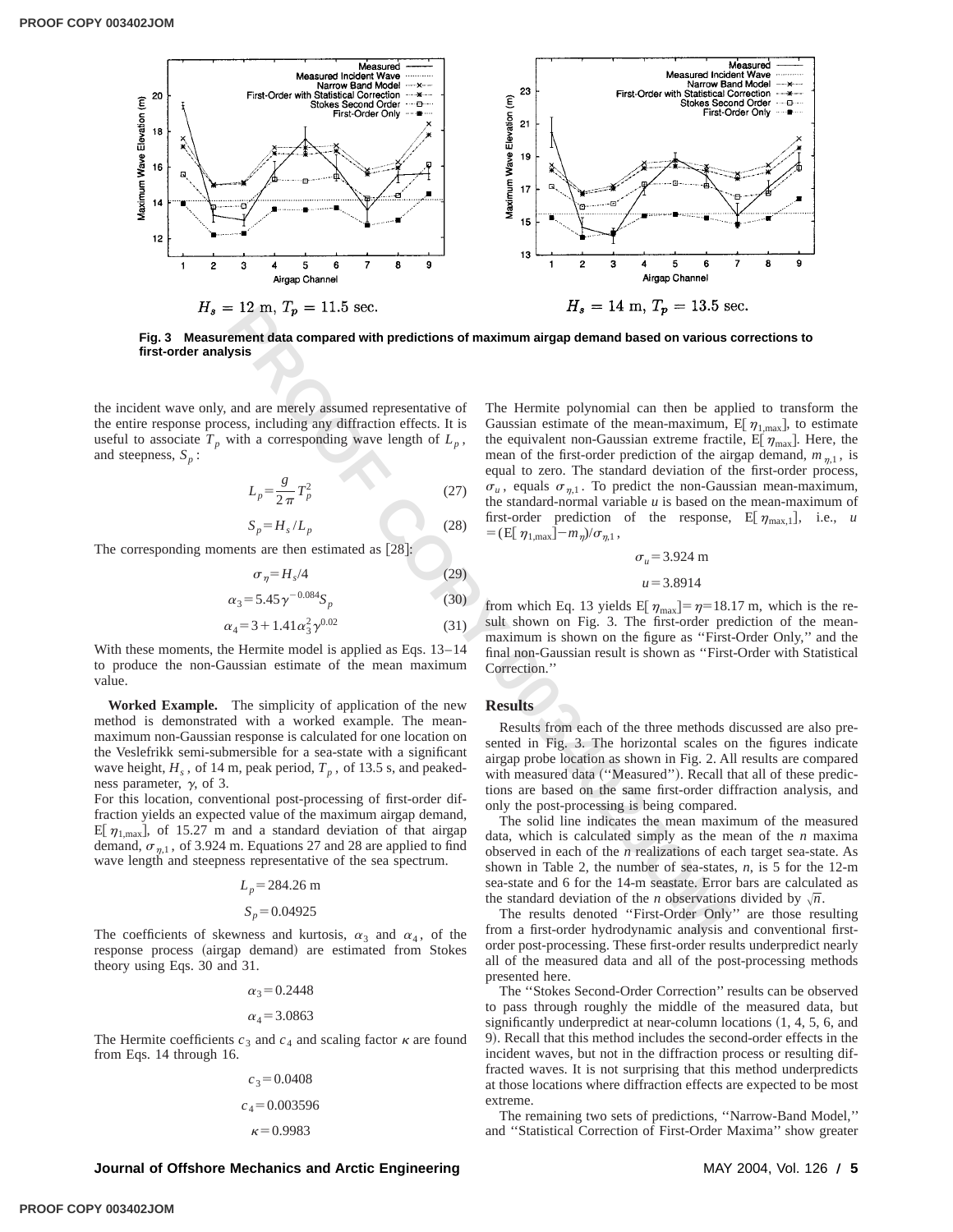predicted maxima than the other methods. There is close agreement between these two predictions because both methods account for the same physical effects: second-order effects in both the incident waves and the diffracted waves are included in both methods, and in both methods those second-order effects are estimated from Stokes second-order theory. Also, both methods neglect any second-order diffraction effects.

The differences between these methods lie in how these effects are considered. The narrow band model implicitly assumes that second-order effects are captured as the *one* second-order wave which would be associated with the largest predicted first-order wave. This one wave has amplitude based on Stokes theory, and has period characteristic of the entire sea-state. The narrow-band assumption effectively phase-locks these first- and second-order wave components so the first-and second-order components are additive. This phase-locking is not inconsistent with Stokes theory. Note that it is implicitly assumed that the diffracted waves behave as do incident waves, i.e., in accordance with Stokes theory.

The method based on statistical correction employs estimates of the coefficients of skewness and kurtosis for the entire sea-state, and uses these statistical moments to transform the first-order Gaussian predicted maximum to a nonlinear non-Gaussian prediction. As in the narrow-banded model, it is implicitly assumed that the diffracted waves behave as do incident waves, i.e., in accordance with Stokes theory. However, there is no assumption that all second-order components act together as one equivalent wave, nor is there an assumption of narrow banded behavior (phase locking).

These two prediction methods roughly agree in magnitude, which is not surprising because they each attempt to capture, and to neglect, the same physical effects. For practical use, the method based on the statistical correction is preferred because it hinges on fewer underlying assumptions and because it is quite straightforward to apply.

All of the methods presented here which include some secondorder effects yield results better match measured data than results from first-order theory alone. Unfortunately, none of the methods show adequate spatial variation. This inadequacy results from the fact that in all three methods, the second-order effects are all predicted from Stokes wave theory, which does not include any spatial variation.

#### **Airgap Prediction Based on Model Test Data**

is implicitly assumed that the diffracted waves<br>only the same of  $\eta_{\text{final}}$  reaction and the stational method in the section and the stational method in stational method in the section and the section method is the sectio The preceding sections have considered various methods of predicting expected maxima based on diffraction results. While each of these methods enables better prediction results than conventional post-processing of first-order diffraction results, none of them offers the spatial variability observed in physical model tests. It has also been previously shown  $[7,29]$  that in some cases, industry standard second-order diffraction analysis produces unrealistically large amplitude response due to excessive second-order transfer functions at high frequencies. Without improvements to second-order diffraction analysis, inclusion of model testing as part of final design seems prudent. This section considers prediction of airgap demand maxima based on model test results for use in final design.

In  $[2]$ , Winterstein and Sweetman inferred linear regression parameters directly from measured model test data; these parameters could then be used to predict fractiles of airgap demand. The focus of that work was relating fractiles of the incident and diffracted waves and development of amplification factors from diffraction analysis for prediction of airgap extremes.

Here, a new method is proposed which is an application of the fractile-based method from  $[2]$ . Instead of relating fractiles of the incident waves to those of the diffracted waves as in  $[2]$ , here incident wave fractiles are predicted directly from statistical theory, and then used in conjunction with amplification factors derived from model test data to predict extreme values of the diffracted waves. The first- and second-order extreme value theo-

ries applied are those discussed earlier in this paper. The regression theory is that resulting from  $[2]$ . The purpose of this method is to extract robust estimates of extreme values from model test data.

The extreme value of the first-order incident wave,  $\eta_{1,\text{max}}$ , is determined from statistical theory using Eq. 10 and Eq. 12. The number of waves, *N* in Eq. 10, can be grossly estimated as the test duration divided by the peak period,  $T_p$ , or more accurately as the test duration divided by the mean up-crossing period,  $T_z$ , which can be approximated by  $\lceil 30 \rceil$ :

$$
T_z = \frac{T_p}{1.49 - 0.102\gamma + 0.0142\gamma^2 - 0.00079\gamma^3}
$$
(32)

where  $\gamma$  is the peakedness parameter associated with the JON-SWAP sea spectrum  $(e.g., [9]$  from  $[10]$ .

The value of  $\eta_{1,\text{max}}$  resulting from Eq. 12 is then transformed to include Stokes second-order effects on the non-Gaussian third and forth statistical moments through use of the Hermite transformation (Eqs.  $13-17$ ), in which the third and fourth statistical moments  $\alpha_3$  and  $\alpha_4$ , can be estimated using Eqs. 30 and 31.

The regression parameter  $b<sub>p</sub>$  resulting from measured data is combined with the resulting estimate of  $\eta_{i,\text{max}}$  to predict  $\eta_{\text{max}}$ . Two parameters result from the development in  $[2]$ :

$$
b_p = \sigma_Y / \sigma_X; \text{ and; } a_p = m_Y - b_p m_X \tag{33}
$$

The means and standard deviations,  $m$  and  $\sigma$ , in Eq. 33 are those of the peaks alone, i.e., the maxima between zero up-crossings, and not of the entire process. The regression parameter  $a_p$  is the *y*-intercept of a linear regression, or, physically, the peak height of the response,  $Y_p$ , expected to result from an incident wave peak of height  $X_p$ . For these problems,  $a_p=0$ , or  $Y_p=b_pX_p$ . The expected maximum of the wave surface elevation,  $E[\eta_{\text{max}}^{\text{r}}]$ , can be estimated as:

$$
E[\eta_{max}] = b_p E[\eta_{i,max}] = \frac{\sigma_Y}{\sigma_X} E[\eta_{i,max}]
$$
 (34)

This methodology enables a robust prediction of the expected maxima from limited model test data; for example, if only two realizations of the sea-state were performed, this method could be employed to provide two additional estimates of the mean maximum (one from each test), or one more robust estimate (concatenating all test data). Application of this method would be prudent for any model test, but would seem particularly attractive if there is a substantial difference between the maxima observed in various tests.

Another useful application is prediction of maxima for a seastate having the same peak period,  $T_p$ , and steepness parameter,  $\gamma$ , as the target sea-state realized in a model test, but a different significant wave height,  $H_s$ . First-order hydrodynamic theory suggests that  $b<sub>p</sub>$  is a function of the vessel and the shape of the sea-spectrum, but not of the significant wave height. Note that in any application, the transformation from the incident wave to the airgap response must behave as a stationary process for the predicted maxima to be meaningful.

In the following section, maxima predicted using Eq. 34 are compared with the actual means of measured data.

#### **Results From Predictions Based on Model Test Data**

Figure 4 demonstrates the utility of Eq. 34. The figure shows, somewhat paradoxically, that the single maximum value observed in a model test is not necessarily a good estimate of the maximum value that should be observed in that model test, i.e., the test itself may result in a statistically unlikely maximum value. The line denoted ''Measured'' is the same measured data as presented on other figures. These measured maxima are calculated by averaging the maximum observed in each of the *n* model tests and are considered a best estimate of each of the mean maxima. The line denoted ''Worst Realization'' represents the maxima observed at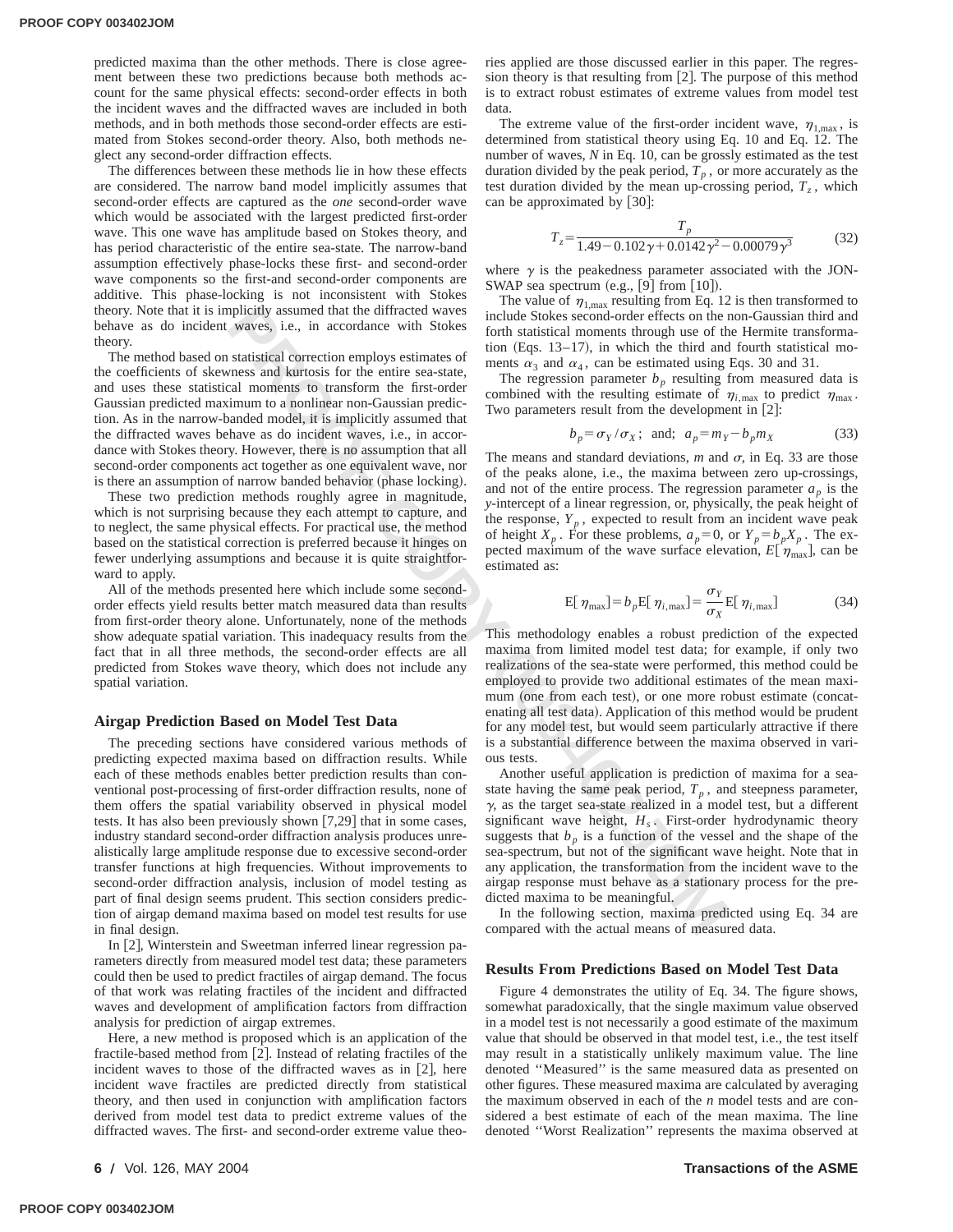

**Fig. 4 Average and worst-behaved observed maxima compared with predictions resulting from Eq. 34 and that worst-behaved seastate**

each of the nine airgap probe locations during the single test whose maxima most poorly agreed with the average of the observed maxima, i.e., results from that test having the most outlying data points. The line entitled "Regression:  $b_p \eta_{i,\text{max}}$ " represents the maxima predicted using Eq. 34 and  $b<sub>p</sub>$  calculated from data measured *only* in the seastate denoted ''Worst Realization.''

Figure 4 compellingly demonstrates that the statistical prediction of the expected maximum is a far more reliable predictor of the expected maximum than is the *one* maximum actually observed in the model test basin. The practical implication is that it would be prudent to do a statistical analysis of model test data to provide a more robust prediction of the extreme values expected for design purposes. The statistical analysis would be particularly prudent when only limited test data are available.

# **Conclusions**

Two new methods of predicting airgap demand have been presented. The first new method enables inclusion of some secondorder effects, though it is based on only first-order diffraction results. The new method and two existing methods have been compared with each other and with model test data. All three methods yield results superior to those based on conventional post-processing of first-order diffraction results, and comparable to optimal post-processing of second-order diffraction results. The newly proposed method is recommended for use in the early stages of design because it simple enough to be implemented as a hand calculation yet yields results far superior to conventional post-processing of first-order diffraction results. None of the methods presented here is adequate for use in final design; it is believed that use of model testing is appropriate for final design.

The second new method to be presented is appropriate for use in final design. It combines extreme value theory with statistical regression to predict extreme airgap events using model test data. Estimates of extreme airgap events based on this method are found to be more reliable than estimates based on only extreme observations from a single model test. This second new method is suitable for use in the final stages of design.

**Prediction of Extremes From First-Order Diffraction.** The first of the two new methods is based on a statistical correction to first-order diffraction results. The underlying assumptions inherent to the new method are straightforward. The method is also simple to apply and yields results comparable to post-processing methods which are much more difficult to apply or which rely on more assumptions. Two existing methods have also been briefly presented and discussed for explanation of the theoretical background and for comparison of results with the new method. Each of the three methods applies some second-order correction based on

Stokes second-order wave theory. One of the methods, perhaps the most theoretically rigorous of the three, requires solution of an eigenvalue problem. The next two methods, one based on narrowband theory and the other based on a statistical correction, are each numerically simple enough to be performed by a simple computer algorithm or as hand calculations.

Figure 3 compares the results of these three methods with measured data and with results from a conventional first-order analysis. The ''First-Order with Statistical Correction'' was observed to predict airgap demand values between those of the ''Narrow Band Model'' and the ''Stokes Second-Order.'' All of these methods yield results that better agree with observed data than do those resulting from conventional first-order post-processing.

**F<sub>B</sub>** = 12 m,  $T_p$  = 11.5 sec.<br> **FR**<sub>B</sub> = 14 m,  $T_p$  = 13.5 sec.<br> **FR**<sub>B</sub> = 13.5 second-order and **worst-behaved observed maxima compared with predictions resulting from Einstand<br>
integral probable considers the consider** Figure 5 compares results from the ''First-Order with Statistical Correction'' with those of ''First-Order Only,'' '' 'Best' Second-Order'' and with ''Measured'' data. The predictions based on linear diffraction plus a statistical correction agree with measured data about as well as those based on optimized post-processing of second-order diffraction results. These "'Best' Second-Order" results are based on results of a full second-order analysis, with the high frequency second-order transfer function terms from the diffraction analysis replaced by those from Stokes theory  $[7,29]$ . These ''Best'' results are believed to be the the most accurate prediction that can be generated using second-order diffraction. It has been shown through use of system identification that the highfrequency second-order transfer functions were dramatically overpredicted by this second-order diffraction analysis  $[7,16]$ , and that inclusion of these spurious quadratic transfer functions results in dramatic overprediction of the airgap demand; the resulting excessive predictions are not believed to be meaningful and are not shown or considered here. Also note that the observed variability between the first-order results in Figs. 3 and 5 is because they result from WAMIT analyses using a different frequency grid and slightly different surface meshing.

Considering all of the results presented in Figs. 3 and 5, any of the methods of including second-order effects with results from first-order diffraction increases the prediction of the mean maximum from the ''First-Order Only'' result to more nearly approximate that of observed model test data. The magnitude of the predicted peak is generally centered amongst the measured data (Stokes), or slightly above most of the data (Narrow Band and Statistical Correction). However, all of these predictions fail to adequately follow the trend in observed extremes at near-column locations.

Inclusion of second-order effects in airgap predictions is important at every stage of design. Second-order effects often make the airgap demand more severe, and sometimes substantially so. The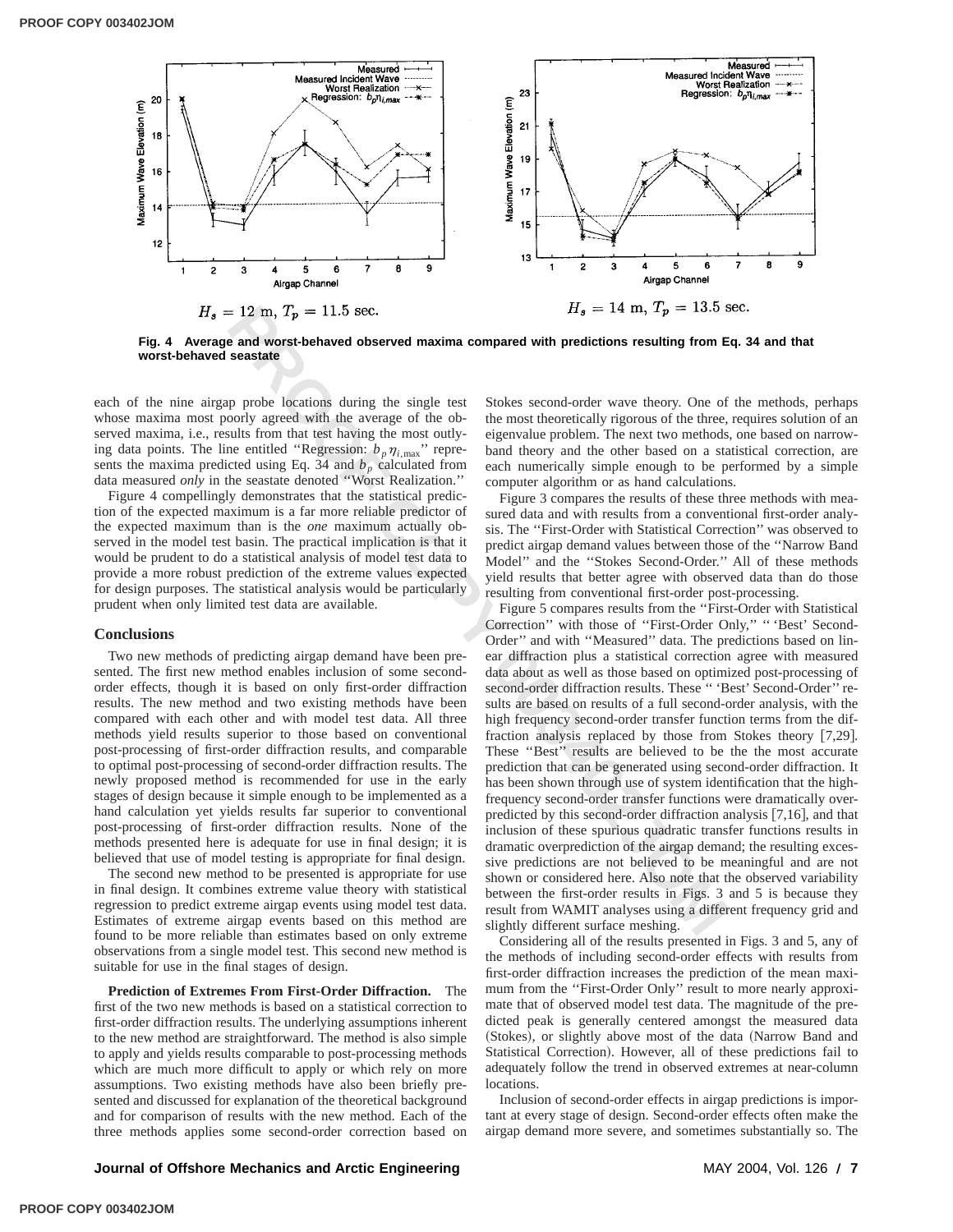

**Fig. 5 Measurement data compared with predictions of maximum airgap demand based on first-order analysis, full second-order theory, and first order with a statistical correction**

new method presented here is simple to apply and captures significant second-order effects. Applying this new method in the early stages of design would improve the early design and would reduce the likelihood of airgap surprises later in the design process. The ''Stokes second-order correction'' is theoretically more rigorous, but makes no attempt to capture nonlinear effects in the diffracted wave. In later stages of design, it may be appropriate to use this ''Stokes'' correction in addition to some other methodology intended to capture second-order effects in the diffracted waves.

12 meters,  $T_p = 14.5$  seconds<br> **Exercise the constant data connect with predictions of maximum airgap demand based on first-of-<br>
statement data compared with predictions of maximum airgap demand based on first-of-<br>
the th** While all of these methods provide results superior to conventional post-processing of first-order diffraction results, they fail to predict sufficient spatial variability to be considered a realistic alternative to model testing for final design. A robust second-order diffraction analysis would seem to provide the best hope to capture these highly nonlinear effects. Unfortunately, second-order diffraction [31] has also been shown ineffective for certain kinds of airgap problems [3]. Until better second-order diffraction methods are developed, final design will continue to rely on physical model testing.

**Prediction of Extremes From Model Test Results.** Another new method has also been presented which is used to predict extreme values of airgap demand from model test data. Statistical theory and regression of measured data are applied to predict these extreme values.

The method has been demonstrated  $(Fig. 4)$  to provide an estimate of the maximum that is more reliable than is an estimate based on the maximum observed in a single model test. The method should be used to predict expected maxima for design purposes and can be used to apply model test results to sea-states with significant wave heights different than those physically tested. Application of this method is appropriate for interpretation of model test results in preparation for final design.

# **Acknowledgments**

Parts of this work resulted from the doctoral and post-doctoral work of the author at Stanford University. The author wishes to gratefully acknowledge the guidance and support of his postdoctoral advisor, Prof. C. Allin Cornell and his Ph.D. co-advisors Dr. Steven R. Winterstein and Prof. C. Allin Cornell. The author would also like to thank all the RMS project sponsors and especially Statoil, for making available the wave tank data and the WAMIT hydrodynamic analysis of the Veslefrikk platform.

# **Nomenclature**

 $\alpha_3$  = Third statistical moment, skewness.

- $\alpha_4$  = Fourth statistical moment, coefficient of kurtosis.
- $\delta$  = Vertical motion of the platform with frame of reference fixed to the platform.
- $\eta$  = Local wave elevation, including both incident wave and diffraction effects
- $\eta_1$  = First-order part of  $\eta$
- $\eta_{1,i}$  = First-order part of  $\eta_i$
- $\eta_{1,\text{max}}$  = Maximum value of first-order part of  $\eta$

$$
\eta_{1,d} =
$$
 First-order part of  $\eta_d$ 

- $\eta_2$  = Second order part of  $\eta$
- $\eta_{2+}$  = Sum-frequency contribution to second-order wave response
- $\eta_{2-}$  = Difference-frequency contribution to second-order wave response
- $\eta_{2,d}$  = Second-order part of  $\eta_d$ <br> $\eta_{2,d}$  = Second-order part of *n*.
- $\eta_{2,i}$  = Second-order part of  $\eta_i$ <br>  $\eta_i$  = Additional wave elevation
- $\eta_d$  = Additional wave elevation caused by diffraction effects
- $\eta_i$  = Incident wave elevation
- $\eta_{i, \text{max}} =$  Maximum incident wave
- $\eta_{\text{max}}$  = The maximum value of  $\eta$ , e.g., the largest observed sea-surface elevation in a three-hour period.
	- $\gamma$  = Spectral peakedness parameter, as for JONSWAP spectrum
	- $\kappa$  = Scaling coefficient used in the Hermite polynomial
	- $v<sub>o</sub>$  = average up-crossing rate of a random process
	- $\omega$  = Instantaneous frequency of wave process
- $\omega_c$  = Wave frequency characteristic of a sea-state  $\omega_k$ ,  $\omega_l$  = Fourier frequencies of wave process
	-
	- $\omega_l$  = Fourier frequencies of wave process  $\sigma_r$  = Standard deviation of the wave eleva  $\sigma_{\eta}$  = Standard deviation of the wave elevation  $\sigma_{n,1}$  = Standard deviation of  $\eta_1$  $=$  Standard deviation of  $\eta_1$
- $\sigma_{\eta_1, \text{max}} =$  Standard deviation of  $\eta_{1, \text{max}}$ 
	- $\sigma_X$  = Standard deviation of incident wave peaks
	- $\sigma_Y$  = Standard deviation of wave peaks in the presence of the model
	- $\theta_1$  = Phase shift of  $\eta_1$  in narrow-band model
	- $\theta_2$  = Phase shift of  $\eta_2$  in narrow-band model
	- $\xi_3$  = Vessel heave
	- $\xi_4$  = Vessel roll
	- $\xi_5$  = Vessel pitch
- $A_k$ ,  $A_l$  = Complex Fourier coefficients of incident wave process
	- $A_l^*$  = Complex conjugate of  $A_l$